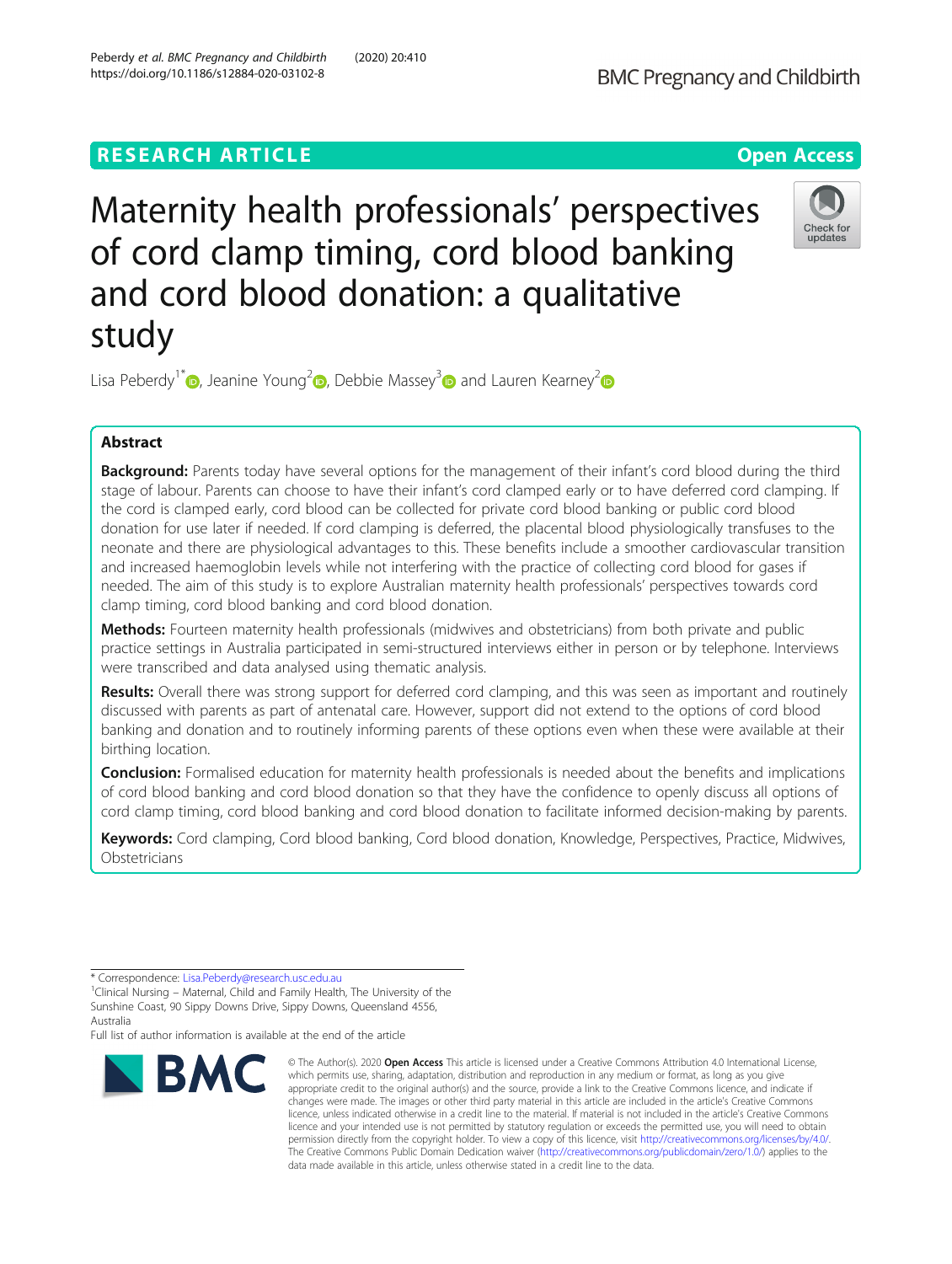# Background

Parents today have several available options for the management of their infant's umbilical cord blood during the third stage of labour: physiological transfusion of blood from placenta to newborn; banking of the cord blood for private use; or donation of cord blood for public banks to be used for therapeutic use in conditions of the blood and the immune system [\[1](#page-8-0)].

The timing of cord clamping after birth has been controversial for decades, although in recent years there has been a growing interest from health professionals and professional bodies in the physiology of placental transfusion and the optimal time to clamp the umbilical cord. Interdisciplinary international guidelines now recommend deferred cord clamping for a minimum of 1 min after the birth of the infant [\[2](#page-8-0), [3\]](#page-8-0). This renewed interest and focus on cord clamping is the result of research surrounding the benefits to the infant associated with the timing of cord clamping at birth [[4,](#page-8-0) [5](#page-8-0)]. These include a more stable cardiovascular transition [\[6](#page-8-0)], increased haemoglobin level at birth, increased iron stores for up to 6 months of age [\[4](#page-8-0)], improved fine motor and social domain scores at age 4 years [\[7](#page-8-0)], and no interference with the collection of valid cord blood gas samples [[8\]](#page-8-0).

Advances in scientific knowledge and the introduction of new technologies into the clinical arena increasingly challenge health professionals' knowledge and traditional practices. Knowledge of the value of full placental transfusion and the unique properties of cord blood stem cells could be argued to be the foundations upon which health professionals should develop their practices relating to third stage labour management, and the options that are subsequently provided to parents. In addition, the timing of cord clamping impacts the volume of blood for collection and banking purposes [\[9](#page-8-0)]. Several studies have investigated maternity health professionals' knowledge, attitudes and practices pertaining to third stage labour options for parents internationally  $[10-13]$  $[10-13]$  $[10-13]$  $[10-13]$ . However, there is a paucity of knowledge regarding health professionals' knowledge, perspectives and practices towards third stage labour options in the Australian context. Therefore, a gap exists in understanding health professionals' knowledge of, and perspectives towards, current third stage labour options for parents and their practice of informing parents of these options. An explanatory mixed methods study involving sequential data collection in two phases (a cross-sectional survey and interviews) was recently conducted in Australia to explore maternity health professionals' knowledge, perspectives, self-reported practices and their perspectives, of cord clamp timing, cord blood banking and cord blood donation for term infants. The survey study will be reported in detail, elsewhere.

This study described herein aimed to explore Australian health professionals' perspectives of cord clamp timing, cord blood banking and cord blood donation for term infants.

# **Methods**

# Design

A qualitative, descriptive study design using semistructured interviews conducted face-to-face or by telephone was used to gather in-depth views and perspectives [\[14\]](#page-8-0) of maternity health professionals pertaining to parental third stage of labour options. The study is reported according to the Consolidated Criteria for Reporting Qualitative Health Research (COREQ) guidelines [[15](#page-8-0)].

### Recruitment

The primary recruitment method was through the Australian College of Midwives and the Queensland Maternal and Neonatal Network e-bulletin announcements. The secondary recruitment method was through the placement of information regarding the study and survey online-link on two University social media sites, and through email and postal invitations to private practice obstetricians throughout Queensland, Australia.

Selection criteria for study participants included maternity health professionals who had provided antenatal and intrapartum care to pregnant women in Australia within the last 5 years and were registered with Australian Health Practitioner Regulation Agency (AHPRA). This allowed for a wide variety of views and experiences in different health care settings across Australia.

#### **Participants**

Potential participants who nominated their interest in interview participation following the survey study  $(n =$ 14/129; 11%) were contacted by the researcher and given a Participant Information Sheet and written consent form. Fourteen participants (11 midwives, 3 obstetricians) completed the consent form and agreed to be interviewed. Participants were unknown to the researcher prior to commencement of the study. Participant mean range of length of clinical practice was 17.2 years. Participant characteristics (occupation, mode of interview, practice setting, cord blood banking option available in practice setting) are displayed in Table [1.](#page-2-0)

#### Data collection

Interviews were conducted by the primary author, a female midwife and doctoral candidate. Interviews were conducted between April and June 2018 and ranged from 15 to 59 min in length. Most interviews  $(n = 12/14)$ were conducted via telephone due to participant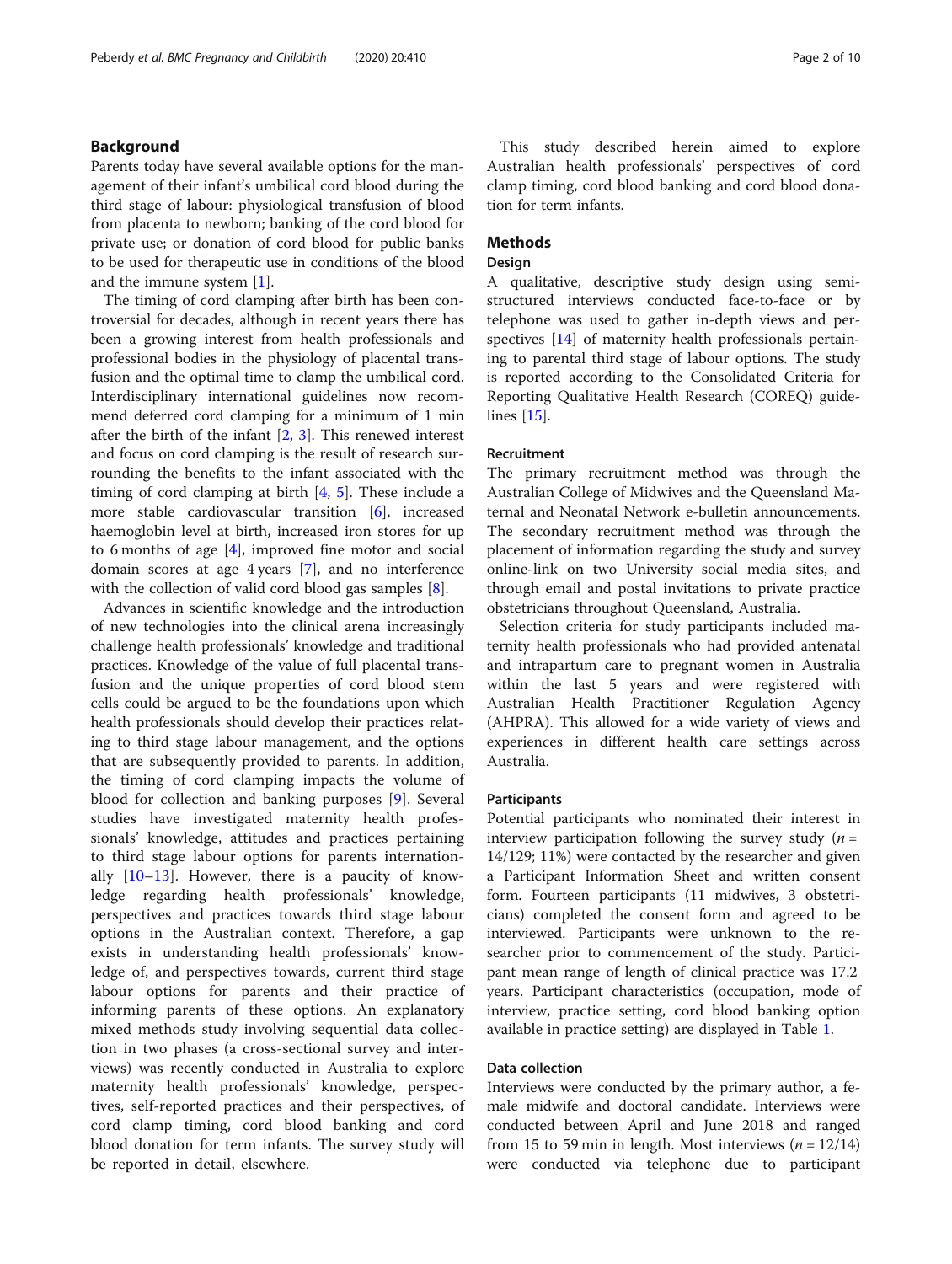#### <span id="page-2-0"></span>Table 1 Participant characteristics

| State      | Method       | Facility                                    | Banking option                     |
|------------|--------------|---------------------------------------------|------------------------------------|
| <b>QLD</b> | Phone        | Public Hospital; Regional                   | Private                            |
| <b>QLD</b> | Phone        | Public Hospital: Regional                   | Private                            |
| <b>QLD</b> | Phone        | Public Hospital; Regional                   | Private                            |
| <b>QLD</b> | Phone        | Public Hospital; Regional                   | Private                            |
| QLD        | Phone        | Public Hospital; Metro                      | Private and Public Cord Blood Bank |
| QLD        | Face to Face | Private Hospital/Clinic; Metro              | Private                            |
| <b>QLD</b> | Phone        | Public Hospital; Regional                   | Private                            |
| <b>NSW</b> | Phone        | Public Hospital/Community Setting; Regional | Private                            |
| <b>NSW</b> | Phone        | Public Hospital; Regional                   | Private                            |
| VIC        | Phone        | Private Hospital; Regional                  | Private                            |
| <b>WA</b>  | Phone        | Public Community Setting; Metro             | Private                            |
| QLD        | Face to Face | Private Hospital; Metro                     | Private                            |
| QLD        | Phone        | Private Hospital; Regional                  | Private                            |
| QLD        | Phone        | Public Hospital; Regional                   | Private                            |
|            |              |                                             |                                    |

Legend: GP General Practitioner /obstetrician, NSW New South Wales, QLD Queensland, VIC Victoria

locations around Australia. Two interviews were conducted in person. Interviews were recorded and transcribed. The interview guide contained 23 semistructured questions. The semi-structured format guided the interview process and ensured the required information was covered by the participants  $[16]$  $[16]$  $[16]$ . The interview questions are available as a [Supplementary File.](#page-8-0) Participant confidentiality was maintained using pseudonyms in interview transcripts. Interviews continued until data saturation was achieved [\[17](#page-8-0)]. Participants were offered the opportunity to review the transcript of their interview however none requested this.

#### Data analysis

Thematic analysis was used by the primary author for the qualitative data analysis, following the six steps described by Braun and Clarke (2006). This included becoming familiar with the data collected, systematically generating codes of the transcripts, searching for and summarising codes into meaningful themes pertinent to the research question, reviewing the themes through the development of a thematic map, and defining and naming the themes [\[18\]](#page-8-0). To enhance rigour, a range of strategies was implemented. These included a robust review of the research design and data analysis by all authors. Robust discussions ensured that the findings were presented from a conscious, transparent perspective of the phenomenon that emerged from the research. Frequent sessions were conducted to discuss theme development to test interpretation of the data and identify individual bias and interpretation with all authors. An important strategy to enhance credibility is to incorporate the appropriate operational measures  $[19]$  $[19]$ . The use of a range of participants helped to promote credibility. This study

included midwives and obstetricians from community, public and private hospital settings which facilitated the verification of experiences and perceptions to construct a rich picture on the phenomena of interest being investigated.

### Results

Thematic analysis resulted in the identification of two overarching topic areas: cord clamp timing, and cord blood banking (CBB) and cord blood donation (CBD). Several themes were developed within these topic areas and a Thematic map was developed to represent the overarching topic areas and subsequent themes. The Thematic map (Fig. [1](#page-3-0)) illustrates the importance of maternity health professionals' practices of informing parents of their third stage labour options and increasing their health literacy. As a result of improved health literacy, parents can make informed decisions around their preferred third stage labour choice based on their infant's wellbeing and family preference.

#### Topic one: cord clamp timing

Cord clamp timing, in particular deferred cord clamping (DCC), was valued and supported by participants for parents' third stage labour choice. Four themes were constructed from the transcribed data: Information provision for parent-centred care; Emerging health literacy; Elusive practice and ambiguous evidence; and Institutional influence over parental preference.

# Theme one: information provision for parent-centred care

Significant value was placed on informing parents about the importance of cord clamp timing in the third stage of labour. Most midwives believed that parents should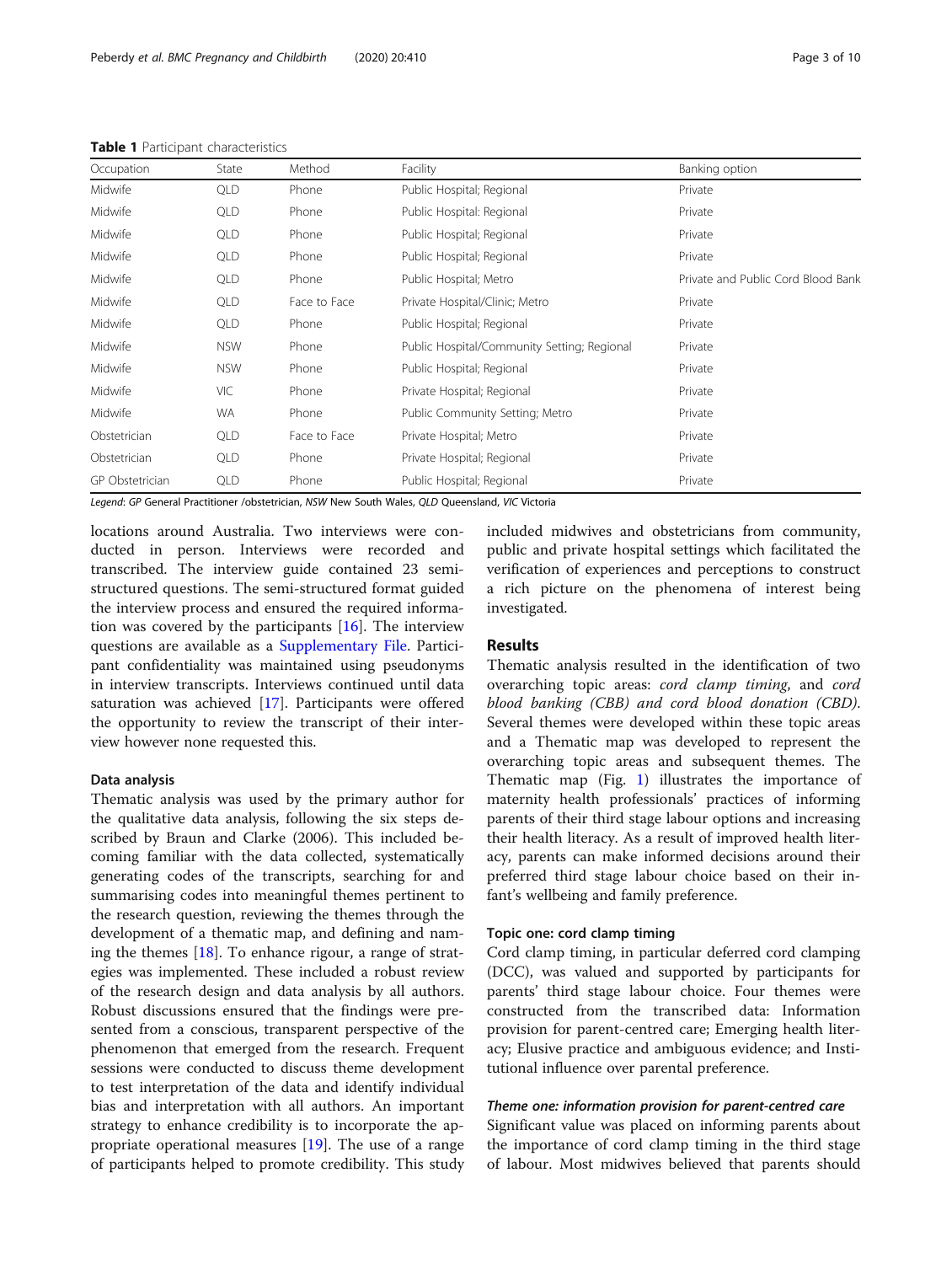<span id="page-3-0"></span>

be informed about the value of placental transfusion which occurs in the minutes following birth, and this information should be embedded as part of 'routine' antenatal care.

Absolutely it is important to discuss cord clamp timing, even if there is an education gap there, parents need to know the benefits of DCC versus ECC. (Midwife)

Obstetric participants demonstrated differing levels of engagement regarding initiation and discussion of cord clamp timing with parents as part of routine antenatal and/or intrapartum care. One regional-based private practice obstetrician incorporated discussions about cord clamp timing into his antenatal discussions with parents:

DCC is part of my routine, so it is not something that I have started doing recently. So, I tell them I routinely defer the cord clamping. (Obstetrician)

Although most obstetricians supported DCC, one obstetric participant who worked in private practice appeared ambivalent to the practice, for example:

I don't offer too much negative feedback about it because they want it done and it does no harm, it is easy to do so I say fine…..I just give them the facts. (Obstetrician)

#### Theme two: emerging health literacy

Recently there has been a clear shift in parents' interest in and knowledge of cord clamp timing as part of labour care, particularly DCC and participants reported that parents raised this topic in antenatal consultations. Discourse reflecting parental engagement in pregnancy and birth care was noted. Parental enquiry into labour care options sometimes resulted in contrasting preferences. These were identified by participants as an interesting space for educational opportunities – especially when the preferences may not be possible to facilitate simultaneously.

It is becoming increasingly something that people bring up……and funnily enough it is being brought up by people who are looking at doing cord blood banking. I tell them they can do one or the other but not both. Because if they want to do CBB, they need a decent amount there. (Obstetrician)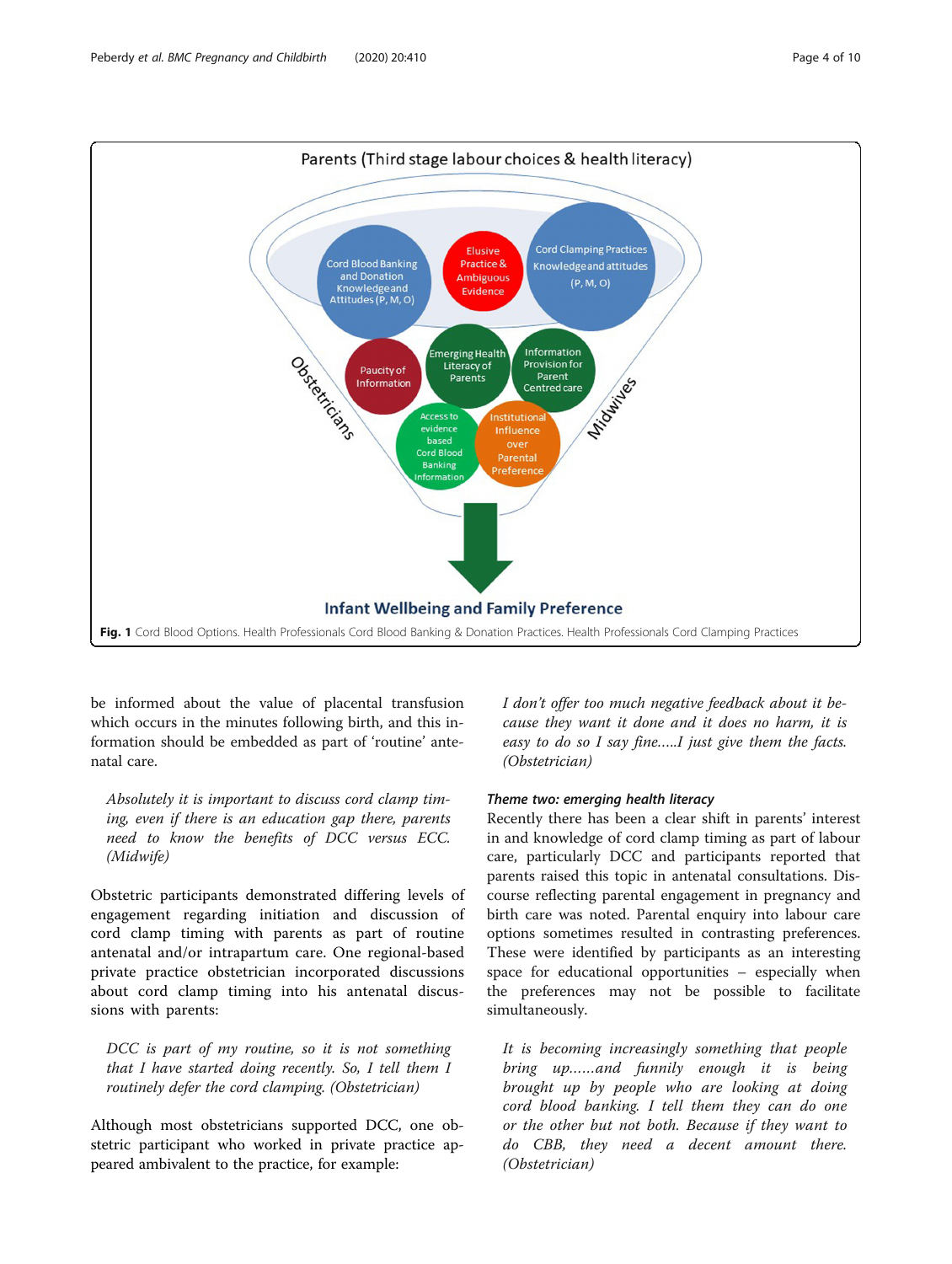# Theme three: elusive practice and ambiguous evidence

Despite broad support for the practice of DCC by participants, a lack of consistency as to what constituted DCC emerged from the participants' narrative. Cord clamp timing was dependant on the individual clinician's perception of what constituted DCC.

I just do DCC if the patients want it ….so if people want me to do deferred cord clamping, I will do it, but I just clamp the cord whenever. (Obstetrician)

Some midwifery participants also identified that their practice of DCC was not guided by a specific time frame. Disparities in practice of cord clamp timing were not only evident between midwifery and obstetric participants but also identified within the disciplines. DCC practices are therefore ambiguous and dependent on individual clinicians' perceptions or perspectives about what constitutes DCC. Evidence based practice and clear definitions were rarely used to justify practice.

Midwifery participants spoke about the requirement for more definitive and transparent information about the optimal cord clamping time. Guidelines were identified as important resources in promoting this transparency. An important gap in knowledge, understanding and evidence about cord clamp timing was evident in the transcripts.

More solid recommendations around cord clamp timing is needed as there remains so much variation in recommendations out there. Such as some say DCC is 60 seconds, others say optimal is  $1 - 3$  minutes, others say wait until the cord stops pulsating so it would be good to have consistency with more clear evidence around that. (Midwife)

Although, participants identified the need for more definitive practice guidelines related to the optimal time interval to clamp the cord, it was evident that a more holistic and patient centred approach be considered. Many midwifery participants voiced their belief that the cord should only be clamped after pulsations have ceased.

Just that it annoys me that some health care professionals stick to the  $1 - 3$  minutes rigidly for DCC, when really just let the cord pulsate until the end then clamp it. I also believe it can pulsate for much longer than this time and still provide benefit to the baby. (Midwife)

A regional based midwife working in both the public hospital system and community practice verbalised that cord clamp timing should be reframed, and that DCC needed to be regarded as normal practice.

And I think that we need to do some more research on what the effects are of early cord clamping (ECC) because really that is the intervention, not the DCC …I think that we need to reframe how we are talking about our research. I think instead of talking about the benefits of DCC, talking about the risks of ECC and putting the physiological um back, like reframing that (deferred clamping) as being normal. (Midwife)

Theme four: institutional influence over parental preference Participants identified individual clinical scenarios as an important factor in influencing cord clamping practice, for example, when newborn resuscitation was required.

I would never not uphold parents' wishes for DCC, it would only be in the situation where the baby needs resus or the mother is having a bleed. (Midwife)

DCC in the case of a compromised infant may promote better outcomes for the infant [[20](#page-8-0)] and some participants were aware of this. However, DCC if the infant required resuscitation was not practised. This was often overridden in favour of traditional resuscitation processes of early cord clamping and removing the infant to the resuscitaire.

If the baby needs immediate resuscitation then we tell parents they probably won't have DCC although research shows this is probably beneficial to have DCC in these situations. (Midwife)

Some midwives expressed that regardless of whether the infant appeared to be slow to respond to extrauterine life, they would still defer the clamping of the cord to uphold parent wishes for deferred cord clamping. One obstetric participant employed in the public hospital system revealed that she was also supportive of not immediately clamping the cord to allow some time to see if infants' "pick up" while receiving the support of continued placental transfusion that deferred cord clamp facilitates. However generally, parents' decisions about DCC when infants were slow to respond at birth were often overridden by other health professionals who reverted to ECC practices and active resuscitation.

Um, sadly you know when there are other health professionals in the room like paediatricians or obstetricians, they override that choice of DCC and resuscitation with an intact cord. If it is just me, I would wait a minute before I clamped if it needed resus but if there are other health professionals there you don't get to make that decision. (Midwife)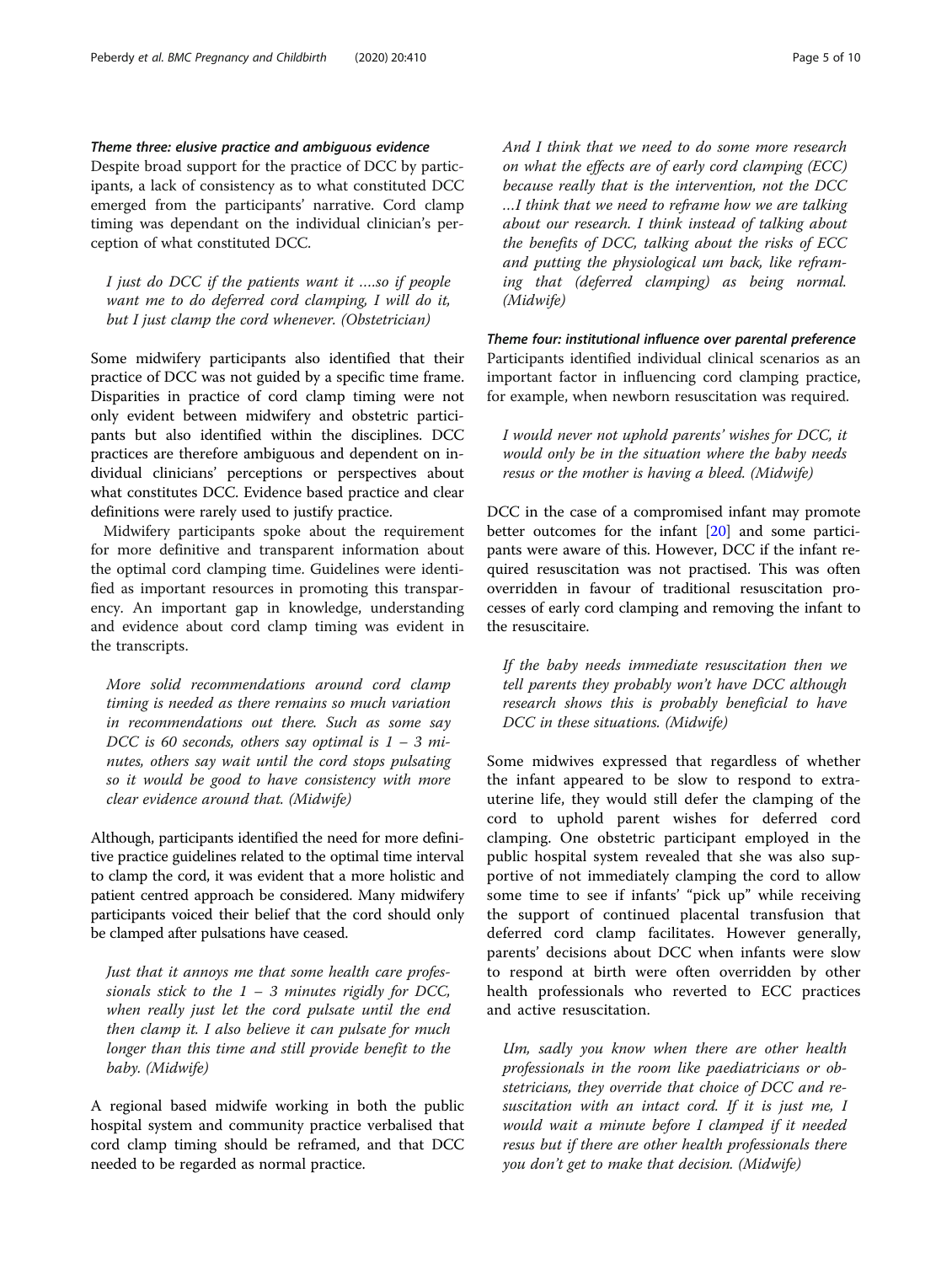Overall, universal support for and practice of DCC in healthy, robust infants was evident. However, in emergent clinical scenarios such as neonatal resuscitation, cord clamp timing practices varied with a feeling of uncertainty and interdisciplinary conflict apparent. Individual preferences were voiced, frequently unsubstantiated by evidence.

#### Topic two: cord blood banking and donation

In contrast to the support for DCC, CBB was regarded by most participants with scepticism and suspicion. Two themes were constructed from the verbatim data: protective steering, and paucity of information.

#### Theme one: protective steering

The discourse between health professional and parent regarding cord clamp timing was identified as an important element of antenatal education by most of the participants. However, participants in this study did not see an open and transparent discussion about cord blood banking as an essential or even important part of antenatal education.

I don't initiate the conversation about CBB because I think it is a private thing and to be honest, it doesn't occur to me to bring up the conversation. (Midwife)

Obstetric participants also revealed that discussing or informing parents about CBB was not a priority or part of their routine antenatal discussions. Midwives in this study held strong perspectives about the value of cord blood, and these perspectives often underpinned the rationale for why CBB was not initiated as part of routine antenatal education and care.

I think it is unethical to mention CBB. If there is a real reason that they need that, they would have already researched it and um I don't want to sound like I am endorsing it in anyway. Most people don't know all the things around DCC, but they know that it is a good thing and they do it. (Midwife)

When parents did initiate the conversation about the option of CBB, some midwifery participants identified that this was not within their scope of practice and directed parents to do their own research.

We would just get them google it to be honest. I don't think I have ever seen any information on CBB or seen any brochures anywhere sort of lurking around in the hospital either. (Midwife)

Participants used educational resources such as cord blood bank brochures to inform interested parents about CBB.

We don't actively promote CBB but we have brochures in our clinics. If they ask questions, we tell them to go away and do their own research. (Midwife)

Similarly, by a regional-based obstetrician in private practice stated:

Increasingly people are asking about it and we have literature in the rooms which we give out……… if they bring it up that is fine. I give a fairly neutral overview as I don't want to be seen to be promoting an increased expense for parents. (Obstetrician)

A more balanced approach to information sharing about cord blood donation was revealed. Parents make informed decisions about either DCC or CBD. A midwife who worked in a hospital where the option of CBD was available to parents stated:

Some of them do ask about CBD. And we certainly talk about it to the women and say that it is available, it is altruistic, you are giving your cord blood for the purpose of research and it is no benefit to you but it is potentially helping other people and they use it to try and find cures for all sorts of different things. There certainly are people that are interested but I wouldn't say it is the majority, I would say it is the majority are keen to hang onto their own cord blood. ……. (Midwife)

# Theme two: paucity of information

Limited knowledge of CBB and CBD was evident amongst participants.

In regard to CBB and CBD  $- I$  don't think any of us know anything about that. We are in the dark as much as our patients are most of the time. (Midwife)

Yet, despite the self-identified lack of knowledge about cord blood banking or the possible benefits, participants were more likely to promote DCC over CBB.

If someone asked me about it, I would say it is a personal choice or decision, I don't know much about CBB so I would direct them to the internet for more information. If anyone asked me my opinion, then I would recommend DCC because there is much more evidence surrounding it than CBB. (Midwife)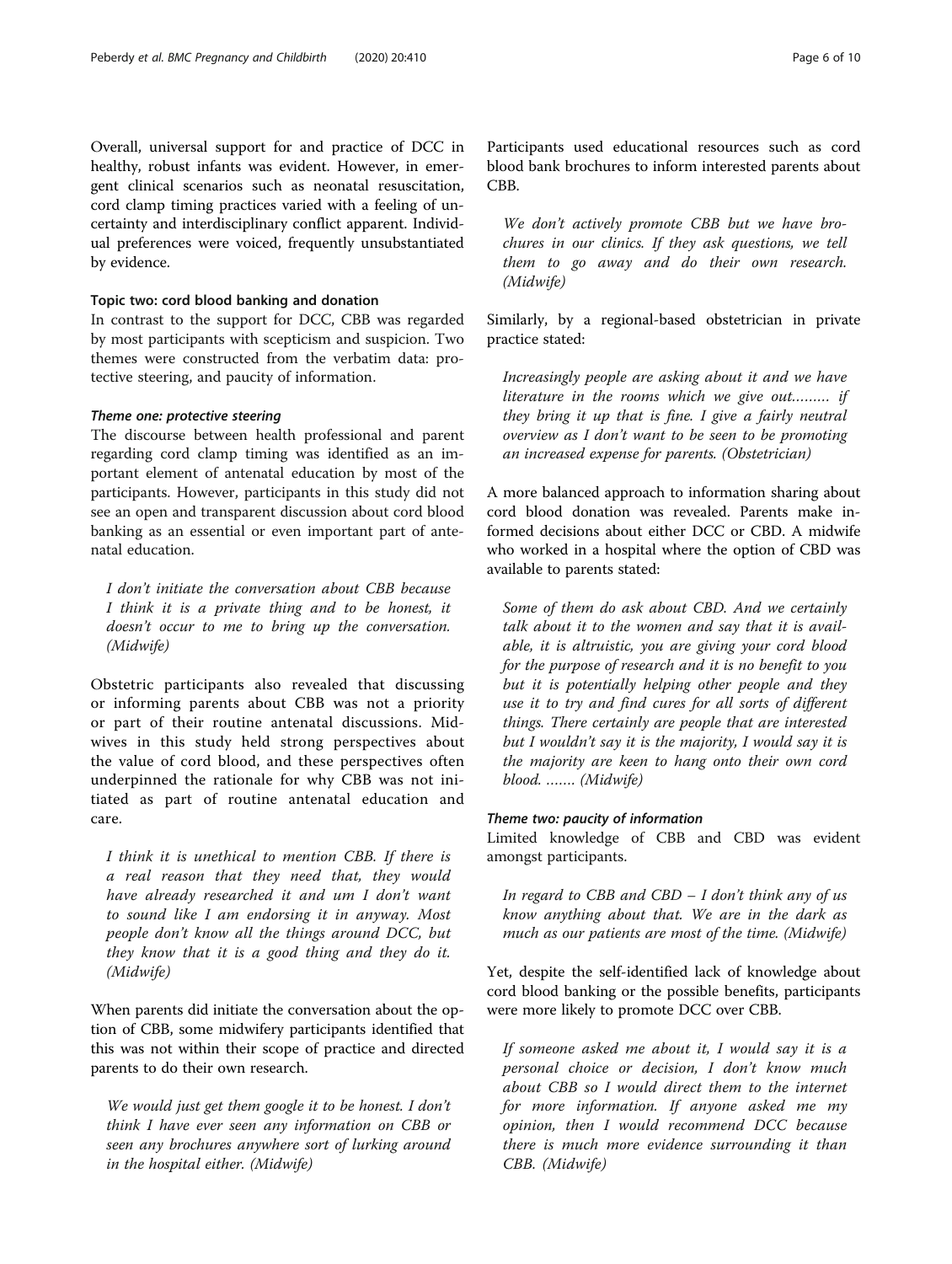Knowledge of CBB was limited in this study and there were limited attempts to engage in professional development and increase awareness and knowledge for the benefit of parent education. Knowledge about reasons for CBB was also often inadequate or incorrect in this study, perhaps informed by media anecdotes or fictional stories.

The only reason for CBB is if it they needed a sibling's cord blood. (Midwife)

Participants did not appear to be aware of the potential use of cord blood stem cells for regenerative medicine and other therapies. In contrast some participants identified a need for more information on CBB, in particular evidenced-based information.

In regard to CBB it would be great to get some honest and unbiased information on what the benefits actually are. (Midwife)

# **Discussion**

This qualitative study revealed overall strong support for DCC, and this was seen as important and routinely discussed with parents as part of antenatal care. However, this support did not extend to the options of CBB and CBD and routinely informing parents of these options when they were available at their birthing location.

The positive elements of DCC were communicated to parents by midwives. Midwives also supported DCC to be discussed as the normal cord clamp timing practice and for early cord clamping (ECC) to be reframed as the intervention. Although supportive of DCC and respectful of parental choice, obstetric participants displayed inconsistency in the level of importance placed on initiating this conversation. This finding reinforces the need for consistency of practice. To date, no studies have identified or explored the practice of informing parents about cord clamp timing as part of labour care and the new insights revealed in this study call for more standardisation of practice and transparency in relation to information sharing with parents.

Increasing health literacy of expectant parents regarding cord clamp timing during the third stage of labour was revealed. Parents receive their information from a variety of sources – media, family, friends – and often these sources can foster inaccuracies and misperceptions about options to achieve healthy birth outcomes [\[21](#page-8-0)]. Parents link trust with health professionals [[22](#page-8-0)], therefore emphasis must be placed on assisting parents to understand and utilise all the information that is readily available to them [[23\]](#page-8-0).

Health professionals' perspectives towards the practice of cord clamp timing have been investigated by several

researchers [\[10](#page-8-0), [12,](#page-8-0) [24\]](#page-8-0). Despite cord clamp timing guidelines recommending DCC as optimal practice [\[2](#page-8-0), [3](#page-8-0), [25\]](#page-9-0), clarity and consistency about what constitutes DCC is still urgently required. This study revealed that DCC practice was often based on subjective assessment and clinician's judgement. Without clearly defined evidencebased guidelines it remains problematic for maternity health professionals to promote and provide best practice during the third stage of labour.

Inconsistent practice was particularly evident in the case of cord clamp timing for compromised infants. Clinicians revert to ECC in the presence of a compromised infant because it is argued that this practice enables active resuscitation  $[12, 13, 26-30]$  $[12, 13, 26-30]$  $[12, 13, 26-30]$  $[12, 13, 26-30]$  $[12, 13, 26-30]$  $[12, 13, 26-30]$  $[12, 13, 26-30]$ . Participants in this study identified ECC as a priority if the infant was compromised at birth. In contrast however, evidence to date suggests that active resuscitation at the bedside with an intact cord may improve outcomes for infants requiring resuscitation [[20](#page-8-0)].

Australia currently has one private and three public cord blood banks. Collection of cord blood for private banking purposes can be performed at most maternity hospitals in Australia. Collection of cord blood for donation to the public cord blood banks can be performed at eleven maternity hospitals nationally.

The practice of informing parents about CBB is not part of routine antenatal care and only provided if parents initiate the conversation [[31](#page-9-0)], as maternity health professionals do not see participating in CBB activities as within their scope of practice [\[32\]](#page-9-0). Whereas obstetric participants in this study did not initiate conversations about CBB with parents, they would discuss and provide general information on this option to parents when prompted. However, strong personal perspectives around the value of cord blood, and opposition to CBB, were the reasons why the option of CBB was not initiated with parents and actively avoided by midwives. Midwives 'protectively steered' [[33\]](#page-9-0) parents towards the third stage option that they felt was in the best interest of the infant – DCC - through the inclusion of this information they identified as important with suppression of other information such as CBB.

Similar strong perspectives have been identified by other researchers with CBB being described by midwives as a 'trendy, grim, useless and selfish act' [\[34](#page-9-0)]. This finding is concerning because these strong and negative statements indicate that personal values and biases likely affect the presentation of evidence [\[22](#page-8-0)], and that midwives position themselves as advocates for the infant, and that the philosophy of woman/parent centred care and choice is not always translated into practice [\[35](#page-9-0)]. The practice of not providing information on all options available to parents in the third stage of labour is concerning because maternity health professionals can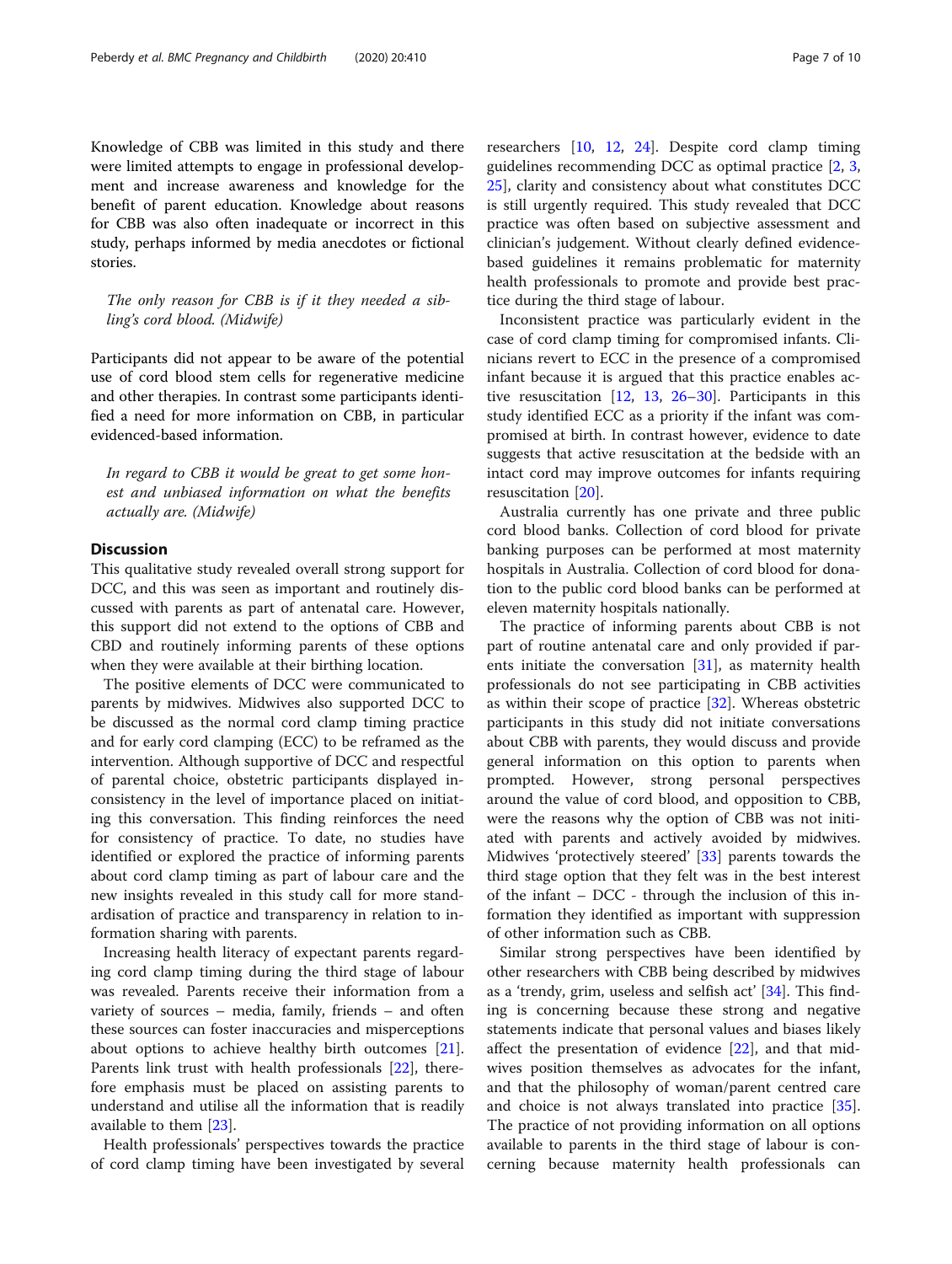influence how parents' rights to quality information during pregnancy and birth are promoted and upheld [[35](#page-9-0)].

In comparison, most midwives interviewed revealed that when parents enquired about CBB, they simply referred them to do their own research. This finding is important as it is contrary to midwives' practice of openly and transparently discussing cord clamp timing. Lack of transparency and openness about CBB creates concerning discourse about provision of evidence-based information for parental informed decision making [\[36,](#page-9-0) [37](#page-9-0)] because women/parents want to be informed of their options [[38\]](#page-9-0), and they are aware that the internet had the potential to provide 'unreliable' information [\[39\]](#page-9-0).

Parents value information about CBB and their preference is that their maternity health care provider/s share this [\[40](#page-9-0)]. Participant narratives revealed a greater level of knowledge about the potential use of cord blood and current clinical trials is necessary if maternity health professionals are to provide parents with evidence-based information. Participants verbalised they would like this information, identifying a need for open and frank discussions with parents and being confident to respond to questions about CBB.

Request for evidence-based CBB scientific information may reflect the current information available for maternity health professionals provided by CBBs, who market CBB as an insurance policy for possible future use as opposed to evidence-based scientific focus on actual current benefits of collecting and storing cord blood [[41](#page-9-0), [42\]](#page-9-0). Informal mechanisms such as CBB literature have been identified as the most common source of information on CBB for maternity health professionals [[43](#page-9-0)–[46](#page-9-0)]. Informal sources may not have undergone rigorous quality assurance process, may lack governance or not been peer assessed so the validity of the content may not be entirely accurate and evidence-based.

International literature surrounding CBD demonstrates maternity health professionals' perspectives are more positive towards this option, than CBB [\[34,](#page-9-0) [41](#page-9-0), [47](#page-9-0), [48\]](#page-9-0). CBD is regarded by maternity health professionals as altruistic and ethical [[34](#page-9-0)]. The findings in this study support previous research despite participants' low knowledge levels and minimal exposure to the option. Because CBD is an act of altruism and does not incur a financial cost to parents, this may have influenced participants' views about this option, thus being more acceptable to discuss with parents. Some participants wanted CBD to be more accessible for parents because this was an option parents enquired about and expressed interest in during antenatal consultations.

#### Strengths and limitations

This is the first study to investigate the perspectives of maternity health professionals relating to third stage labour options of cord clamp timing, cord blood banking and cord blood donation, including Australia, where access to these options is increasing. The findings from this study have provided new and unique knowledge and understanding about this complex, and inter-related aspect of care.

A further strength of this research was the use of a semi-structured interview method which allowed for flexibility throughout the interview process, yet ensured all required information was covered and collected. Flexibility allowed the researcher to explore and clarify participant responses during the interviews and for deeper exploration into participants' perspectives and practices using prompts or further probing questions [[14](#page-8-0)].

There were also limitations with this study. Most participants identified as midwives (79%), with limited representation of obstetricians. Although this research was originally intended to be national study, recruitment issues also resulted in the majority of participants being from Queensland (71%) where the researcher was based.

#### Implications for practice

Study findings may contribute to the development of future education curriculum of maternity health professionals pertaining to cord clamp timing, cord blood banking and cord blood donation. Future education for maternity health professionals about third stage labour options, should aim to promote the practice of open discussion and consistent, objective, evidence-based information sharing. Provision of quality ante-natal education which includes all third stage options will allow parents and families to make fully informed decisions about their care options and be true partners in their care.

# Conclusion

This study has provided unique understanding of maternity health professionals' knowledge, perspectives and practices pertaining to parents' third stage labour options of cord clamp timing, cord blood banking and cord blood donation. More clarity and consistency are required in the form of evidence-based guidelines to help guide clinical practice regarding the optimal time to clamp the cord. The study has also revealed that formalised education for maternity health professionals is needed about the benefits and implications of cord blood banking and cord blood donation so that they have the confidence to openly discuss all options of cord clamp timing, cord blood banking and cord blood donation with parents. Provision of evidence-based information contributes to parent centred care and facilitates fully informed parent choices about the option that best suits their family's circumstances, values and perspectives.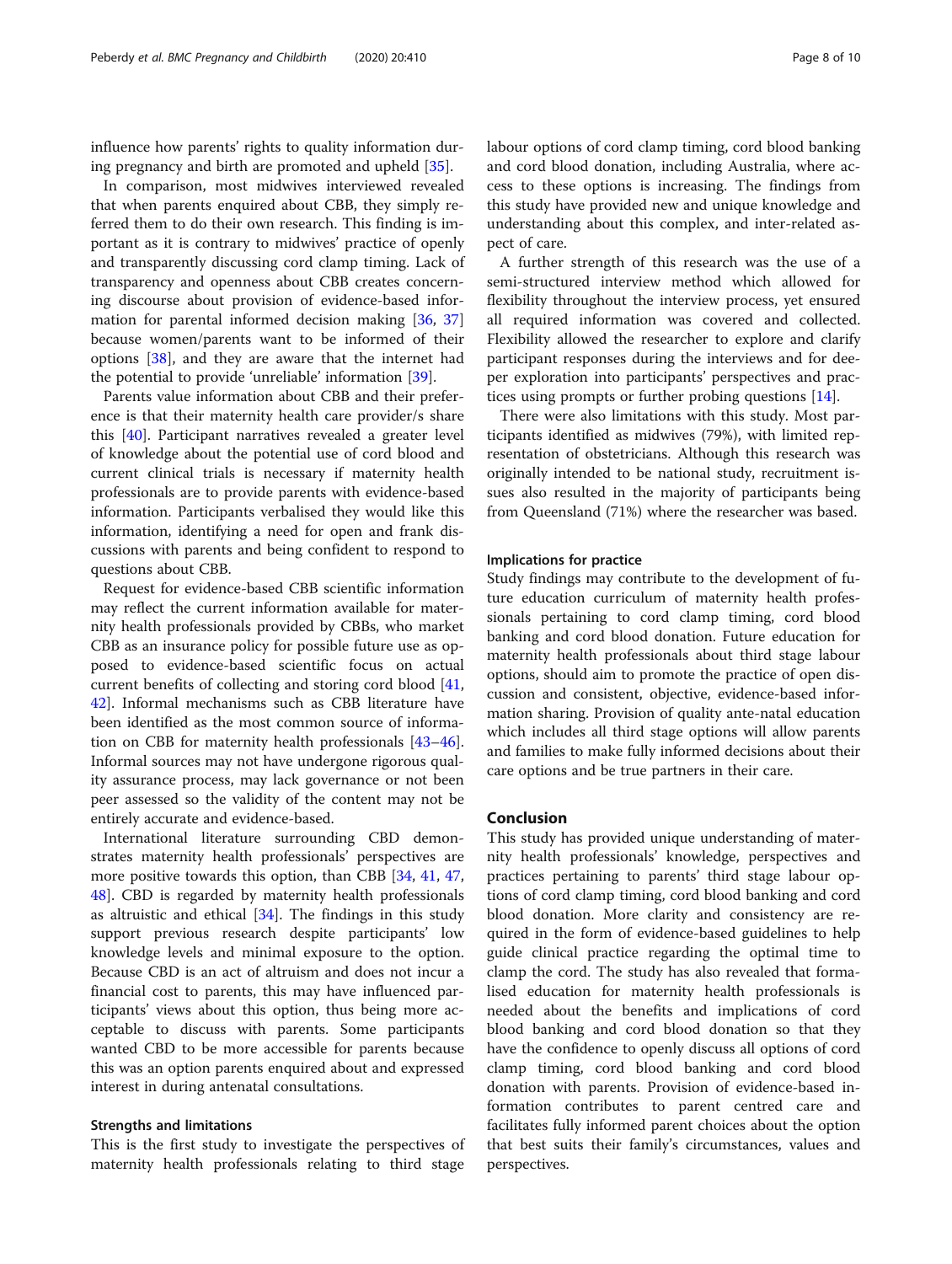# <span id="page-8-0"></span>Supplementary information

Supplementary information accompanies this paper at [https://doi.org/10.](https://doi.org/10.1186/s12884-020-03102-8) [1186/s12884-020-03102-8](https://doi.org/10.1186/s12884-020-03102-8).

| Additional file 1. |  |
|--------------------|--|
|--------------------|--|

#### Abbreviations

AHPRA: Australian Health Practitioner Regulation Agency; CBB: Cord blood banking; CBD: Cord blood donation; CCT: Cord clamp timing; DCC: Deferred cord clamping; ECC: Early cord clamping

#### Acknowledgments

The authors would like to thank and acknowledge the participants for their valuable contribution and willingness to participate in this study.

#### Authors' contributions

LP, JY, DM and LK made equal contributions to the conception and design of the study; LP completed the data collection. LP, JY, DM and LK contributed equally to the interpretation of data. LP drafted the manuscript and LP, JY, DM and LK substantively revised it. LP, JY, DM and LK all approved the submitted version of the manuscript. LP, JY, DM and LK have agreed both to be personally accountable for the author's own contributions and to ensure that questions related to the accuracy or integrity of any part of the work, even ones in which the author was not personally involved, are appropriately investigated, resolved, and the resolution documented in the literature.

#### Funding

This study was partly funded by two University of the Sunshine Coast Scholarships: 2017 Roberta MC Taylor Rural and Remote Nursing and Midwifery Scholarship; and 2019 Research Training Scholarship: Australian Government Research Training Program Scholarship. The funding provided assisted with the costs associated with data collection, transcribing and analysis.

#### Availability of data and materials

Data were collected for the purposes of this study only and are not available beyond this scope. Data requests may be considered by the corresponding author on request.

#### Ethics approval and consent to participate

Ethics approval was granted through the University of the Sunshine Coast Human Research Ethics Committee (HREC S/16/998) and conducted in accordance with the National Health and Medical Research Council's guidelines for human research [[49\]](#page-9-0).

Participants were provided with a Study Information Summary and consent form outlining the background and purpose of the study, background of the researcher, eligibility criteria, what participation in the study would involve, the right to withdraw from participation at any time, and the storage and disposal of data collected. Contact details of the researcher and contact details of a person to receive complaints within the Human Research Ethics Committee (HREC), along with clear guidelines on how privacy and confidentiality would be protected were also provided. The consent form was required to be signed, dated and returned to the researcher prior to commencement of the interview.

#### Consent for publication

Not applicable.

#### Competing interests

The authors declare that they have no competing interests.

#### Author details

<sup>1</sup>Clinical Nursing - Maternal, Child and Family Health, The University of the Sunshine Coast, 90 Sippy Downs Drive, Sippy Downs, Queensland 4556, Australia. <sup>2</sup>The University of the Sunshine Coast, 90 Sippy Downs Drive, Sippy Downs, Queensland 4556, Australia. <sup>3</sup>Southern Cross University, Gold Coast Airport, Terminal Dr, Bilinga, Queensland 4225, Australia.

#### Received: 18 December 2019 Accepted: 8 July 2020 Published online: 16 July 2020

#### References

- 1. Navarrete C, Contreras M. Cord blood banking: a historical perspective. Br J Haematol. 2009;147(2):236–45.
- 2. National Institute for Health and Care Excellence. Guidance: Intrapartum care for healthy women and babies. 2017. [https://www.nice.org.uk/](https://www.nice.org.uk/guidance/cg190/chapter/Recommendations#third-stage-of-labour2017) [guidance/cg190/chapter/Recommendations#third-stage-of-labour2017](https://www.nice.org.uk/guidance/cg190/chapter/Recommendations#third-stage-of-labour2017).
- 3. World Health Organisation. Guideline: Optimal timing of cord clamping for the prevention of iron deficiency anaemia in infants. 2014. [https://www.](https://www.who.int/elena/titles/cord_clamping/en/2014) [who.int/elena/titles/cord\\_clamping/en/2014.](https://www.who.int/elena/titles/cord_clamping/en/2014)
- 4. McDonald S, Middleton P, Dowswell T, Morris PS. Effects of timing of umbilical cord clamping of term infants on maternal and neonatal outcomes. Cochrane Database Syst Rev. 2013;7;1–91.
- 5. Rabe H, Gyte GML, Díaz-Rossello JL, Duley L. Effect of timing of umbilical cord clamping and other strategies to influence placental transfusion at preterm birth on maternal and infant outcomes. Cochrane Database Syst Rev. 2019;9;1–446.
- 6. Mercer J, Erickson-Owens DA. Is it time to rethink cord management when resuscitation is needed? J Midwifery Women's Health. 2014;59(6):635–44.
- 7. Andersson O, Lindquist B, Lindgren M, Stjernqvist K, Domellof M, Hellstrom-Westas L. Effect of delayed cord clamping on neurodevelopment at 4 years of age. A randomised clinical trial. JAMA Pediatr. 2015;169(7):631–8.
- 8. Andersson O, Hellstrom-Westas A, Andersson D, Domellof M. Effect of delayed versus early umbilical cord clamping on neonatal outcomes and iron status at 4 months: a randomised controlled trial. Br Med J. 2011;343:7157.
- 9. Allan DS, Scrivens N, Lawless T, Mostert K, Oppenheimer L, Walker M, et al. Delayed clamping of umbilical cord after delivery and implications for public banking. Transfus (Philadelphia, Pa). 2016;56(March):662–5.
- 10. Airey R, Farrar D, Duley L. Timing of umbilical cord clamping: midwives' views and practice. Br J Midwifery. 2008;16(4):236–9.
- 11. Hutton EK, Stoll K, Taha N. An observational study of umbilical cord clamping practices of maternity care providers in a tertiary care centre. Birth. 2013;40(1 March):39–45.
- 12. Jelin AC, Kuppermann M, Erickson K, Cyman R, Schulkin J. Obstetricians attitudes and beliefs regarding umbilical cord clamping. J Matern Fetal Neonatal Med. 2014;27(14):1457–61.
- 13. Leslie MS, Greene J, Schulkin J, Jelin AC. Umbilical cord clamping practices of U.S. obstetricians. J Neonatal-Perinatal Med. 2018;11:51–60.
- 14. Creswell JW. Research design. International student edition. Qualitative, quantitative and mixed methods approaches. Fourth edition ed. Croydon: Sage Publications Inc; 2014. p. 273.
- 15. Tong A, Sainsbury P, Craig J. Consolidated criteria for reporting qualitative research (COREQ): a 32-item checklist for interviews and focus groups. Int J Qual Health Care. 2007;19(6):349–57.
- 16. Teddlie C, Tashakkori A. Foundations of mixed methods research: integrating quantitative and qualitative approaches in the social and behavioural sciences. USA: Sage Publications Inc; 2009. 387 p.
- 17. Fusch PI, Ness LR. Are we there yet? Data saturation in qualitative research. Qual Rep. 2015;20(9):1408–16.
- 18. Braun V, Clarke V. Using thematics analysis in psychology. Qual Res Psychol. 2006;3:77–101.
- 19. Shenton AK. Strategies for ensuring trustworthiness in qualitative research projects. Educ Inf. 2004;22(2):63–75.
- 20. Thomas MR, Yoxall CW, Weeks AD, Duley L. Providing newborn resuscitation at the mother's bedside: assessing the safety, usability and acceptability of a mobile trolley. BMC Pediatr. 2014;14(135):1–6.
- 21. Morris T, McInerney K. Media representations of pregnancy and childbirth: an analysis of reality television programs in the United States. Birth. 2010;37: 134–40.
- 22. Hall WA, Tomkinson J, Klein MC. Canadian care providers' and pregnant women's approaches to managing birth: minimizing risk while maximising integrity. Qual Health Res. 2012;22(5):575–86.
- 23. Hussey LC, Christine Frazer C, Kopulos MI. Impact of health literacy levels in educating pregnant millennial women. Int J Childbirth Educ. 2016;31(3):13–8.
- 24. Schorn MN, Minnick A, Donaghey B. An exploration of how midwives and physicians manage the third stage of labor in the United States. J Midwifery Women's Health. 2015;60(2):187–97.